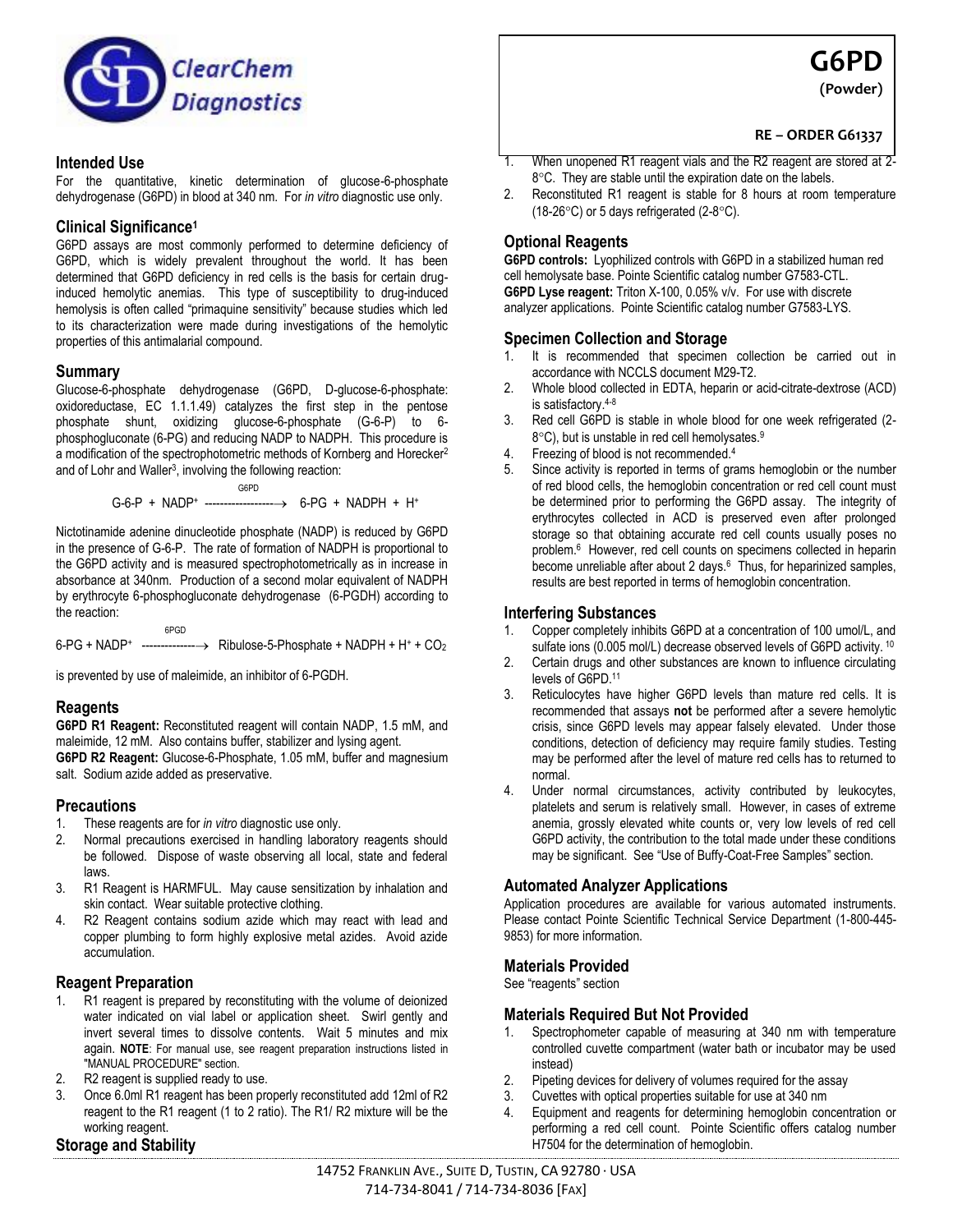### **Manual Procedure**

Prepare working R1 reagent by adding lyse as the diluent instead of DH<sub>2</sub>O. Add volume stated on the R1 vial. This reagent can now be used as stated below. **NOTE**: Do not use DH2O to reconstitute the R1 vial for manual procedure.

The temperature of the reaction must be maintained at  $37^{\circ}$ C or some other constant temperature (see "Temperature Correction" section).

- 1. Prepare reaction mixture:
	- a. To a labeled cuvette, add 1.0 ml R1 Reagent.
	- b. Add 0.01 ml blood and mix thoroughly to completely suspend erythrocytes. Let stand at room temperature (18-26°C) for 5-10 minutes.
	- c. Add 2.0 ml R2 Reagent and mix gently by inverting several times. Proceed to step 2.
- 2. Place cuvette in constant temperature cuvette compartment or water bath and incubate for approximately 5 minutes.
- 3. Read and record absorbance (A1) of TEST at 340 nm vs water. (If using a water bath or incubator, return cuvette to it.)
- 4. Exactly 5 minutes later, read and record absorbance (A2).
- 5. To determine G6PD activity, refer to "Calculations" section.

### **Calibration**

The procedure is standardized on the basis of the millimolar absorptivity of NADPH, which is 6.22 at 340 nm. Measurement of the rate of increase in absorbance  $(\Delta A)$  at 340 nm serves to quantitate enzymatic activity.

### **Quality Control**

Reliability of test results should be monitored by use of control materials with known values within each run. Pointe Scientific glucose-6-phosphatase dehydrogenase controls are suitable for this purpose. (Catalog number G7583-CTL) It is recommended that each laboratory establish its own frequency of control determination.

### **Calculations**

 $\Delta A$  per min =  $\Delta 2 - A1$ 5

G6PD activity can be expressed as either U/g hemoglobin (Hb) or as U/10<sup>12</sup> erythrocytes (RBC).

G6PD (U/g Hb) = 
$$
\Delta A
$$
 per min x 100 x 3.01 x TCF  
0.01 x 6.22 x Hb (g/dl)

$$
= \Delta A \text{ per min x} \frac{4839}{\text{Hb (g/dt)}} \times \text{TCF}
$$

Where: 100 = Factor to convert activity to 100 ml 3.01 = Total reaction volume (ml) 0.01 = Sample volume (ml) 6.22 = Millimolar absorptivity of NADPH at 340 nm Hb (g/dl) = Hemoglobin concentration for each specimen TCF = Temperature Correction Factor (1 at  $37^{\circ}$ C) or G6PD (U/10<sup>12</sup>RBC) =  $\Delta A$  per min x 3.01 x 10<sup>12</sup> x TCF 0.01 x 6.22 x (N x 10<sup>6</sup> ) x 1000 Where: 3.01 = Total reaction volume (ml)  $10^{12}$  = Factor for expressing activity in  $10^{12}$  cells 0.01 = Sample volume (ml) 6.22 = Millimolar absorptivity of NADPH at 340 nm

 $N \times 10^6$  = Red cell count (red cells/mm<sup>3</sup>) determined for each specimen

 1000 = Conversion of red cell count from mm<sup>3</sup> to ml TCF = Temperature correction factor ( 1 at 37C)

This equation reduces to:

$$
G6PD (U/10^{12} RBC) = \Delta A \text{ per min} \times \frac{48,390}{N} \times TCF
$$

Where:  $N =$  red cell count divided by 10 $6$ 

\*TCF= temperature correction factor (1 at  $37^{\circ}$ C)

\* Additional temperature correction factors are available upon request.

#### Example:

Assay of a specimen which had a red cell count of 4.6 x 10<sup>6</sup>/mm<sup>3</sup> and a hemoglobin concentration 15.2 g/dl resulted in a  $\Delta A$  per min at 37°C of 0.028.

$$
G6PD (U/g Hb) = 0.028 \times \frac{4839}{15.2} = 8.9
$$

$$
G6PD (U/10^{12} RBC) = 0.028 \times \frac{48,390}{4.6} = 295
$$

NOTE: If  $\Delta A$  per min is greater than 0.060, repeat determination using 5  $\mu$ l blood and multiply results by 2.

### **Use of Buffy-Coat-Free Sample**

Under normal circumstances G6PD activity contributed by leukocytes, platelets and serum is relatively small. However, as reported by Echler<sup>12</sup> and others<sup>13</sup>, more accurate measurement of red cell G6PD activity, especially in the presence of anemia and/or leukocytosis, can be achieved by using buffy coat-free blood samples for assay. Thus, in case of a borderline value obtained with whole blood, it may be warranted to repeat the assay on a buffy coat-free sample.

## **Temperature Correction**

When temperature is  $37^{\circ}$ C, no temperature correction factor (TCF) is required in the calculations. If assay is performed at another temperature a TCF must be used.<sup>14</sup>

| Cuvette Temperature | TCF  |
|---------------------|------|
| 25°C                | 1.98 |
| $30^{\circ}$ C      | 1.37 |

# **Unit Definition**

One International Unit (U) is that amount of G6PD activity that will convert 1 micromole of substrate per minute under the conditions specified in this insert.

# **Expected Values<sup>1</sup>**

A recommended reference range for G6PD measured at  $37^{\circ}$ C is:

$$
12.1 \pm 2.09
$$
 U/g Hb

 $351 \pm 60.6$  U/10<sup>12</sup> RBC

Values for newborns may range somewhat higher. It is highly recommended that each laboratory establish its own expected range.

### **Performance Characteristics**

**Assay Range:** The maximum G6PD activity which may be measured by this procedure is approximately 21.0 U/g Hb or 609 U/10<sup>12</sup> RBC.



| <b>Observed Data</b> | <b>Theorectical Result</b> | <b>Precent Recovery</b> |
|----------------------|----------------------------|-------------------------|
| 2.78 U/g Hb          | 2.78 U/g Hb                | 100.0%                  |
| 5.29 U/g Hb          | 5.56 U/g Hb                | 95.1%                   |